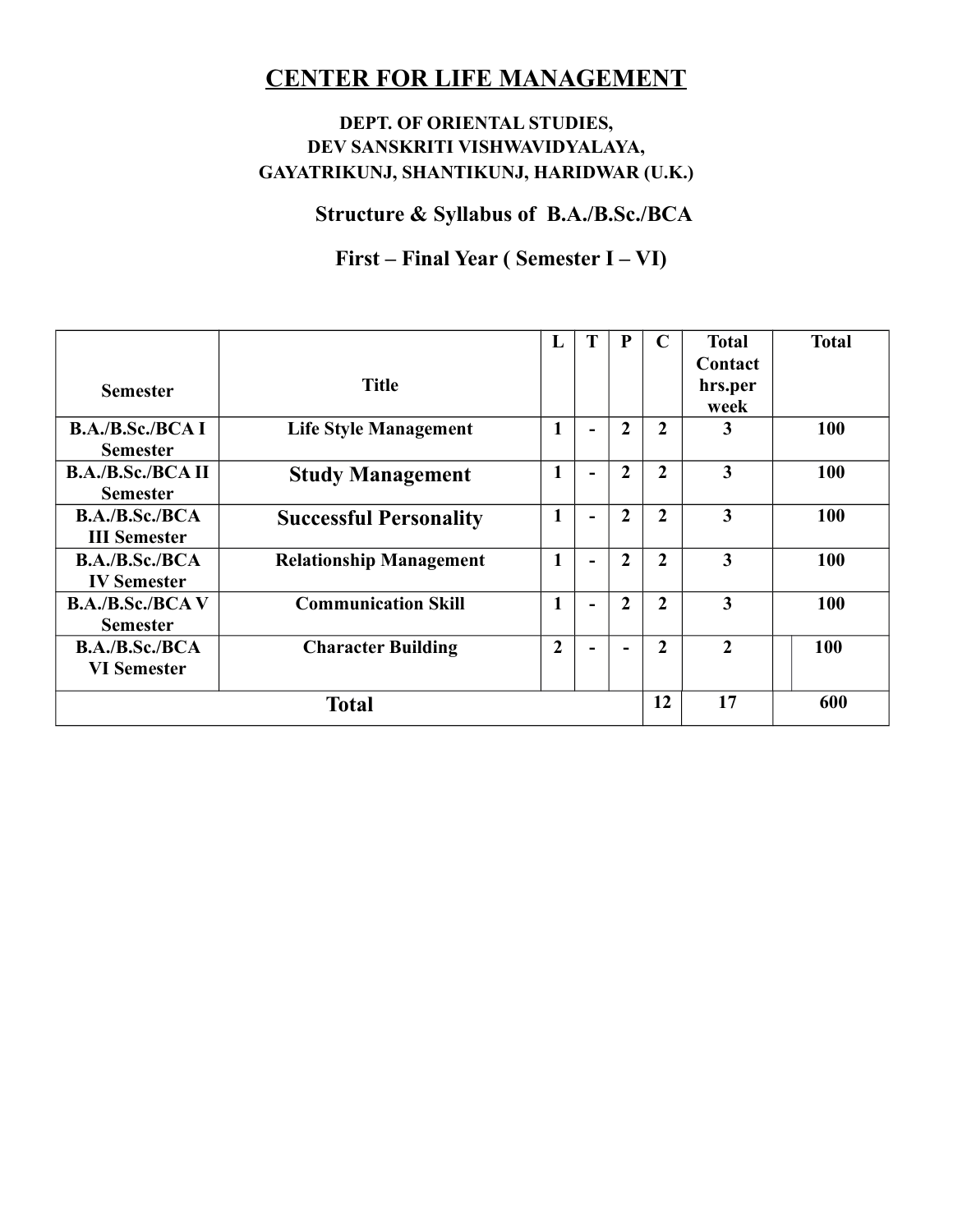#### **DEPT. OF ORIENTAL STUDIES, DEV SANSKRITI VISHWAVIDYALAYA, GAYATRIKUNJ, SHANTIKUNJ, HARIDWAR (U.K.)**

#### **B.A./B.Sc./BCA I Semester**

| $\sim$ | gement<br>лtе<br>avı | - | $\overline{\phantom{0}}$ |  | 100-ن |
|--------|----------------------|---|--------------------------|--|-------|
|        |                      |   |                          |  |       |

## **Part I**

#### **Unit I :***Life Style & its Basics***:**

- Purpose of life  $&$  its dimensions
- Importance of Self-Evaluation; (Daily routine, Food habits, Dressing Sense, Habit formation, Company, Etiquettes)
- Duties & Commitment of Self, Family and Society
- Adjustment with Self & Environment

#### **Unit II :***Work Efficiency***:**

- Positive way of thinking
- Tools & techniques for Positive thinking
- Karma & Karma Phal Sidhanta
- Behavioral Skill

## **Part II– (Applied Skills)**

#### **Unit III :***Personality Skills*

- Self-Assessment Techniques
- Adjustment Skills
- Art of Positive Thinking

## **Unit IV :***Environmental Awareness*

- Basic Concept of Environment & Ecology
- Natural Resources
- Environmental Ethics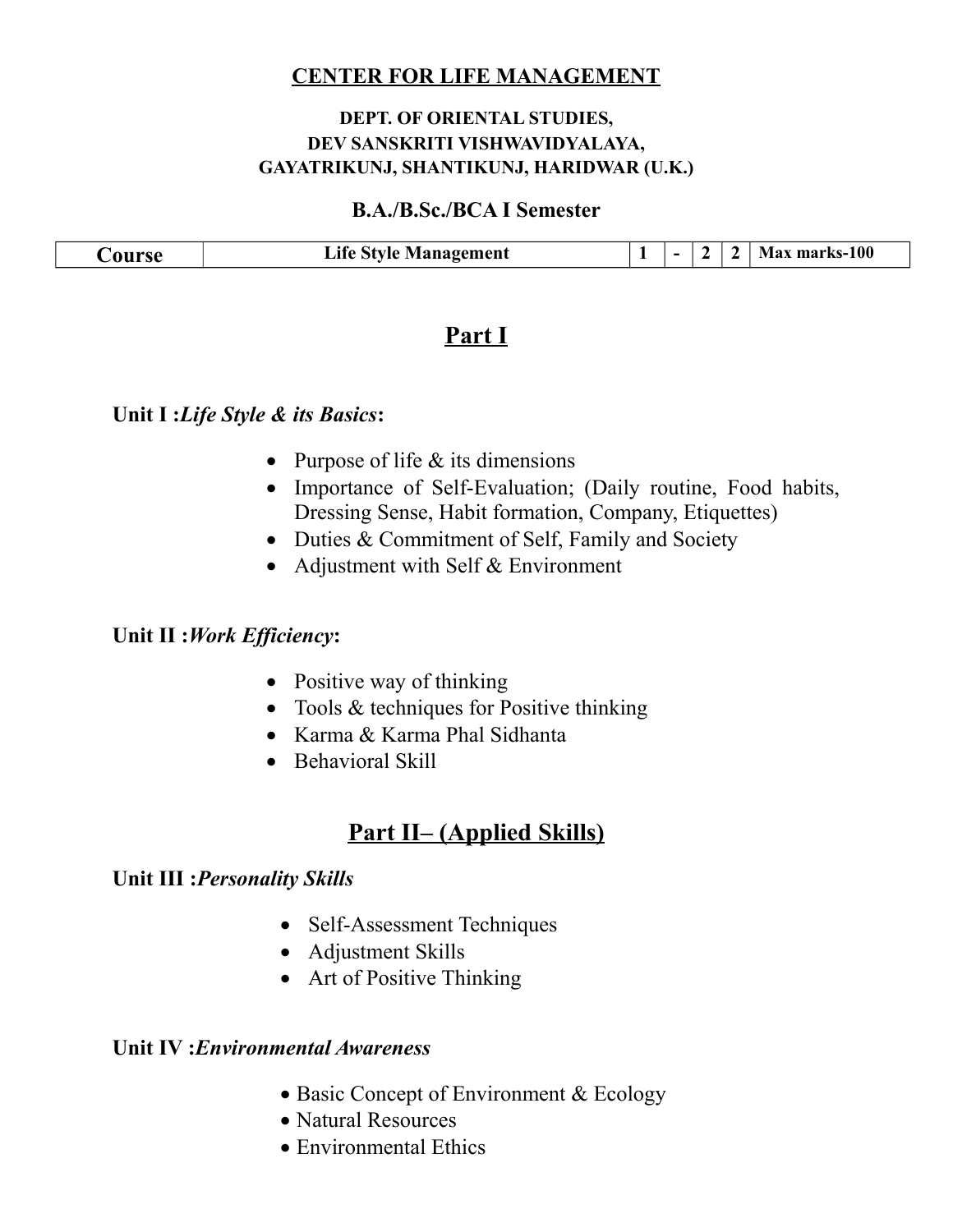## (Mission Concepts & Personality Refinement)

#### Unit V:

- Life and Deeds of Pt. Shriram Sharma Acharya and Mataji
- Gayatri Pariwar and its Branches
- Vichar Kranti
- Atmdey Sadhna: Atmbodh and Tatvabodh
- · Pranayama: Nadishodhan, Pranakarshan
- Diary Writing

- अखण्ड ज्योति पत्रिका– पं.श्रीराम शर्मा आचार्य
- युग निर्माण योजना- पं.श्रीराम शर्मा आचार्य
- •क्रान्तिधर्मी साहित्य– पं.श्रीराम शर्मा आचार्य
- बालकों के लिए दिव्य जीवन सन्देश-स्वामी शिवानन्द
- युवकों के प्रति –स्वामी विवेकानन्द
- दि सीकेट रहस्य –रान्डॉ बर्न
- तेजस्वी मन-ए पी जे अब्दुल कलाम
- सोच क्या है? जे कृष्णमूर्ति
- विवेकानन्द की जीवनी– रोमां रोलां
- क्या कहें जब स्वयं से बात करें? –शैड डेल्म्सटेटर
- $\bullet$  जीने की कला स्वामी जगदात्मानन्द
- नया दिन नया जीवन  $-$  जे मौर्य सुरंश राम
- आनन्दमय जीवन का उत्सव–स्वामीराम
- जिओ शान से–रॉबिन शर्मा
- टाइम मैनेजमेंट- डॉ. रेखा व्यास
- आपके अवचेतन मन की शक्ति-डॉ. जोसेफ मर्फी
- जीना सीखो-स्वामी जगदात्मानन्द
- अपनी सीमाएँ पहचानो और उन्हें अनदेखा करो $-$  जानमेसन
- To The Youth of India Swami Vivekananda
- The Greatness Guide-Robin Sharma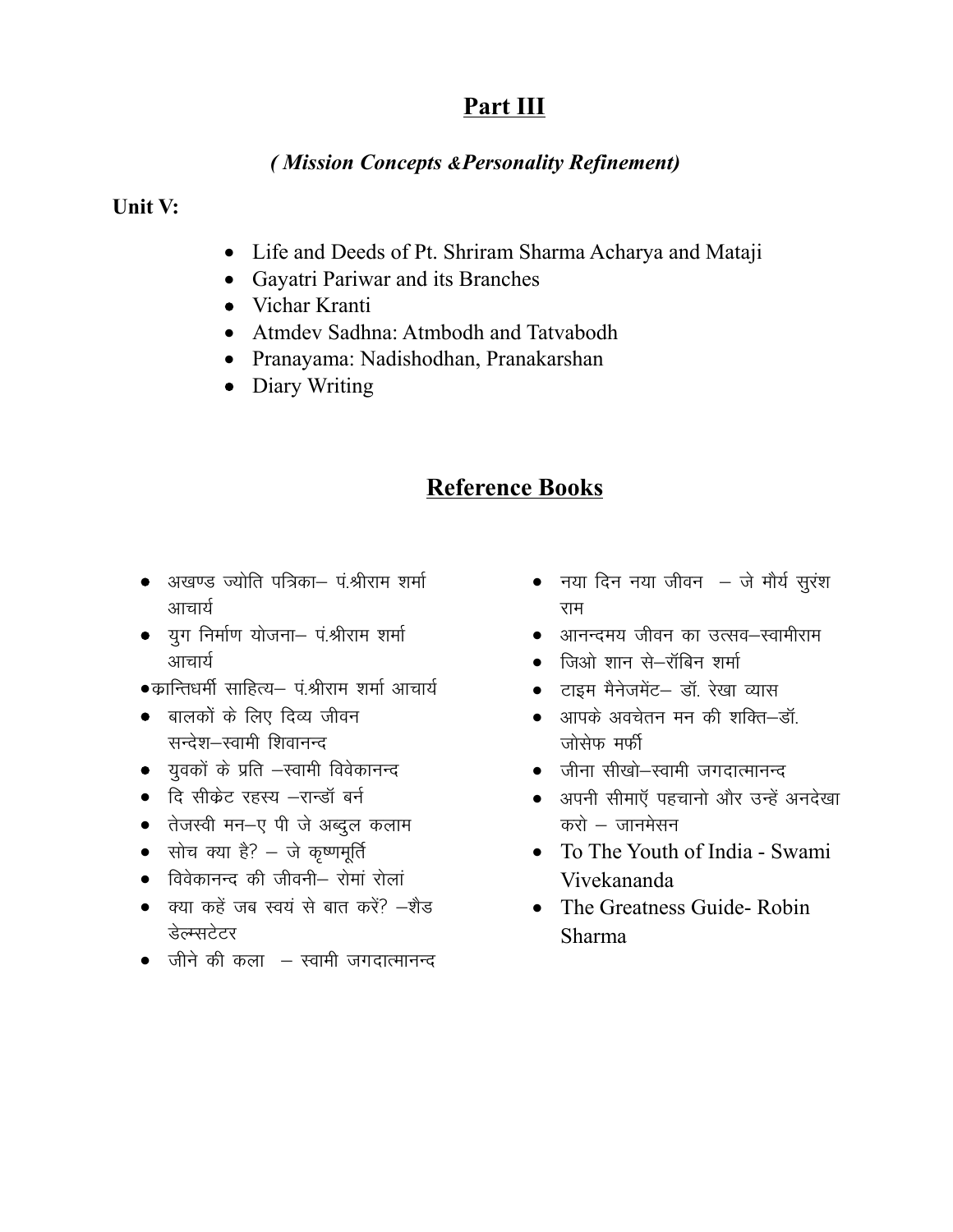## **DEPT. OF ORIENTAL STUDIES, DEV SANSKRITI VISHWAVIDYALAYA, GAYATRIKUNJ, SHANTIKUNJ, HARIDWAR (U.K.)**

## **B.A./B.Sc./BCA II Semester**

|--|

## **Part I**

### **Unit I** :*Time Management***:**

- Characteristics of Ideal Student
- Time Management (Importance, Steps, Barriers & solutions)
- Reading & Writing Skill
- Making Notes & Conceptual Clarity of Subject topic

### **Unit II :***Concentration & Memory***:**

- Concentration in study (Importance, Barriers & solutions)
- Memory problem & Memory Boosting techniques
- Stress Management (causes  $&$  effects  $&$  coping techniques)
- Examination Stress & Creative use of Stress

## **Part II– (Applied Skills)**

#### **Unit III:** *Personality Skills*

- Reading & Writing Skills
- Learning Tools
- Developing Self Confidence

#### **Unit IV:** *Environmental Awareness*

- Environmental Management
- Role of an Individual in Conservation of natural Resources
- Types of Pollution (Air, Water, Noise) & Management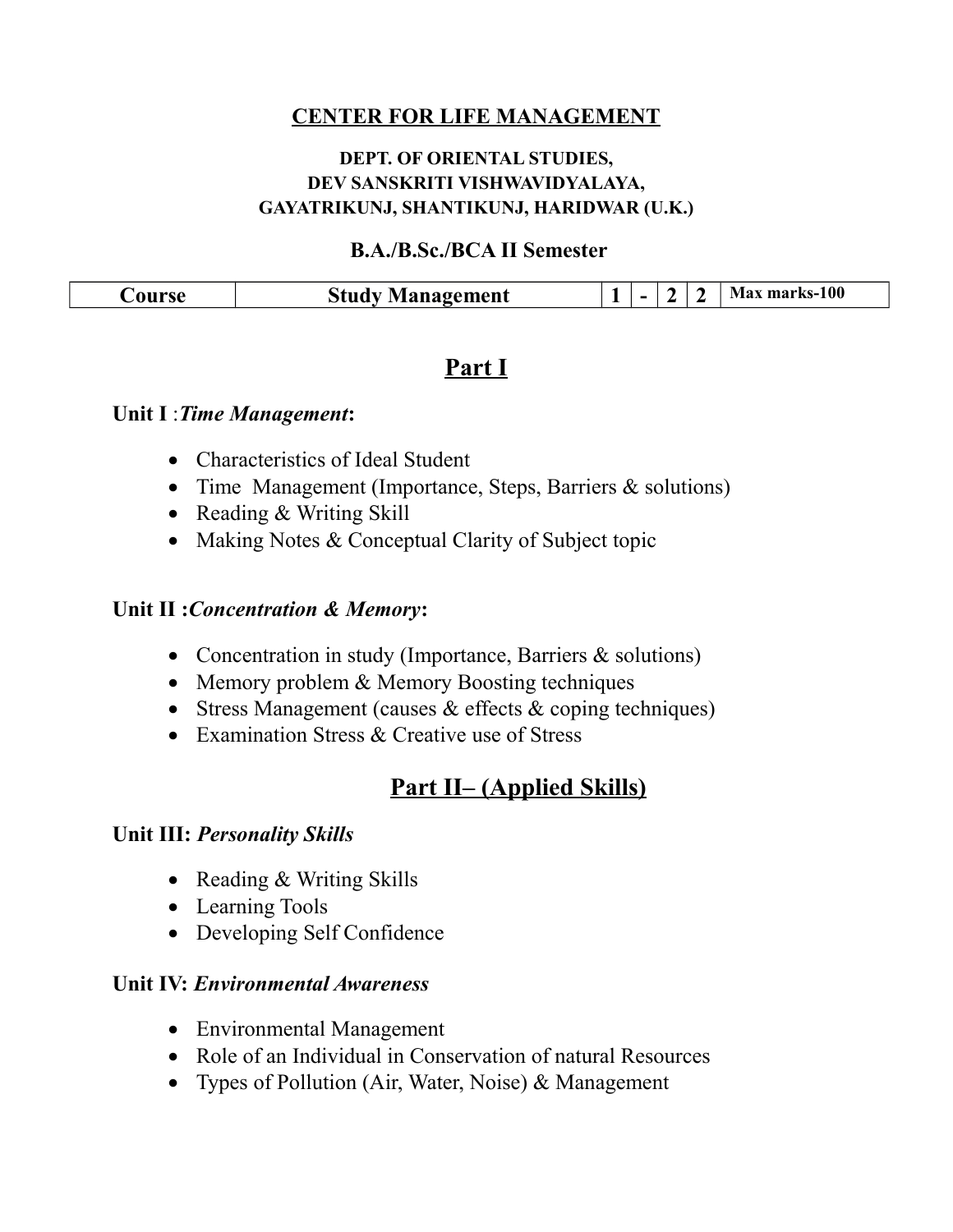## *( Mission Concepts &Personality Refinement)*

### **Unit V :**

- Upasna, Sadhna , Aradhna
- Savita Dhyan
- Sanskara: Janmdin
- Gayatri and Yajna
- Yug Nirman Satsankalpa
- Swadhyaya and Satsang

- $\bullet$  अखण्ड ज्योति पत्रिका  $-$
- $\bullet$  युग निर्माण योजना $-$
- कान्तिधर्मी साहित्य— पं*श्री*राम शर्मा आचार्य
- प्रार्थनाऔर ध्यान  $-A$ गिमातृवाणी
- 'सन्तवाणी'-भाग एक -स्वामीश्री शरणानंद जी महाराज
- $\bullet$  क्या करें क्या ना करें  $-$ राजेन्द्र कुमार धवन
- $\bullet$  विद्यार्थी जीवन मेंसफलता  $-$ स्वामीशिवानंद,
- अग्नि की उड़ान- ए पी जे अब्दुल कलाम
- $\bullet$  प्रार्थना और ध्यान $-A$ ी अरविन्द
- मॉ के सान्निध्य में–स्वामी ईशानानन्द
- अदम्य साहस –ए पी जे अब्दुल कलाम
- पिता के पत्र–जवाहर लाल नेहरू
- आत्म विश्वास सफलता का द्वार  $-$ सर श्री
- टाइम मैनेजमेंट डॉ. रेखा व्यास
- $\bullet$  समय आपकी मुट्ठी में  $-$  डॉ. विजय अग्रवाल
- $\bullet$  मानसिक शक्ति -स्वामी शिवानन्द सरस्वती
- $\bullet$  विद्यार्थी जीवन में सफलता  $-$ स्वामी शिवानन्द सरस्वती
- $\bullet$  तेजस्वी मन -ए पी जे अब्दुल कलाम
- YOU CAN WIN SHIV KHERA
- Talk with students- J krishnamurti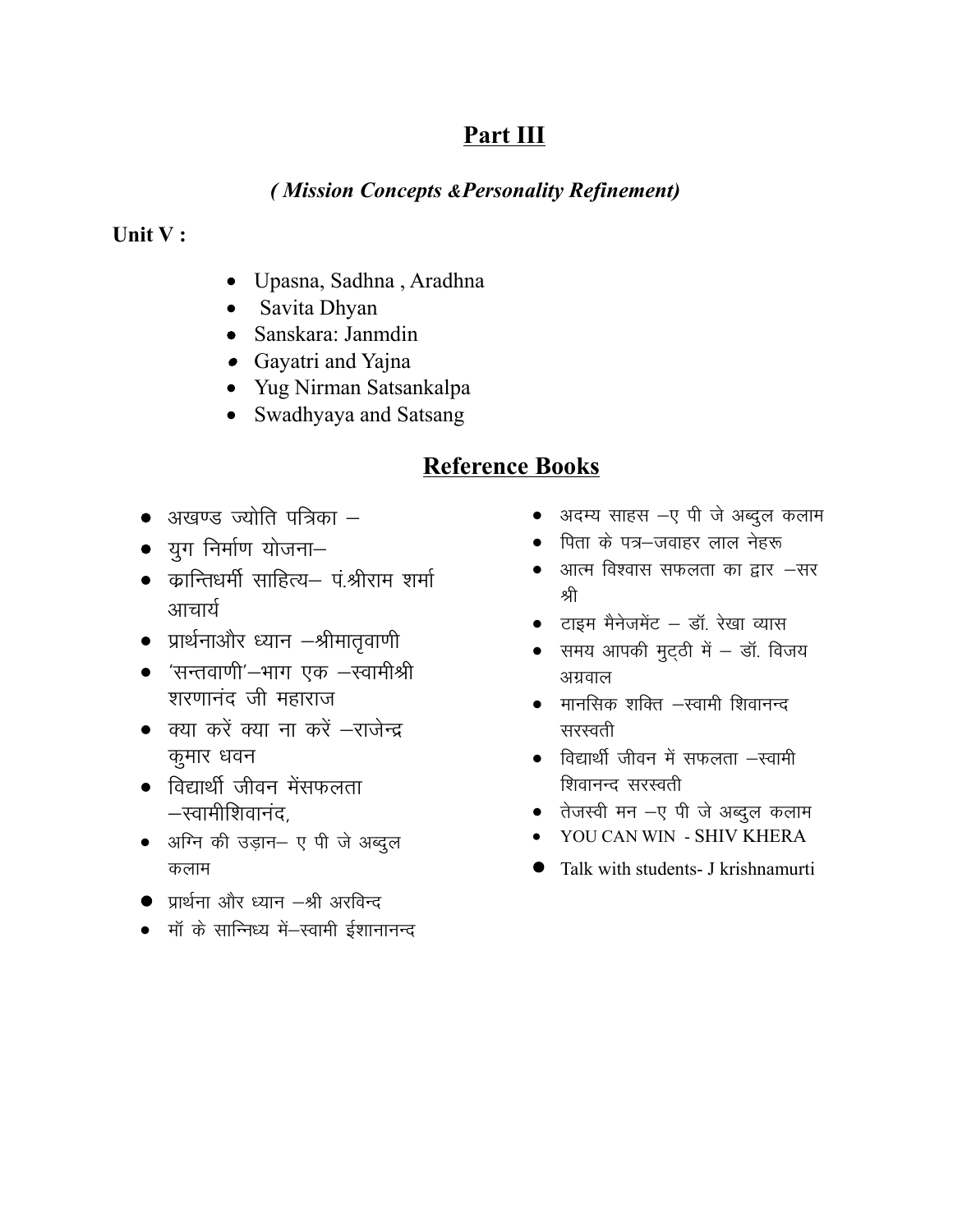## **DEPT. OF ORIENTAL STUDIES, DEV SANSKRITI VISHWAVIDYALAYA, GAYATRIKUNJ, SHANTIKUNJ, HARIDWAR (U.K.)**

### **B.A./B.Sc./BCA III Semester**

| <b>Successful Personality</b><br>ourse<br>- |
|---------------------------------------------|
|---------------------------------------------|

## **Part I**

### **Unit I :***Self-Assessment***:**

- Self-Awareness
- Understanding your Personality & Potential
- Goal Setting
- Importance of Ideal

## **Unit II :***Tools of Successful Personality*

- Will Power , Self Confidence & Imagination Power
- $\bullet$  Intelligence & Emotional Intelligence
- Success Obstacles & Golden Rules
- A Successful Personality

## **Part II**

### **Unit III :***Personality Skills*

- Self-Empowerment Techniques
- Developing Parameters of corruption free Personality
- Collective Spiritual Practice

#### **Unit IV :***Disaster Management*

- Concept of Disaster Management
- Types of Disaster
- Rescue and Relief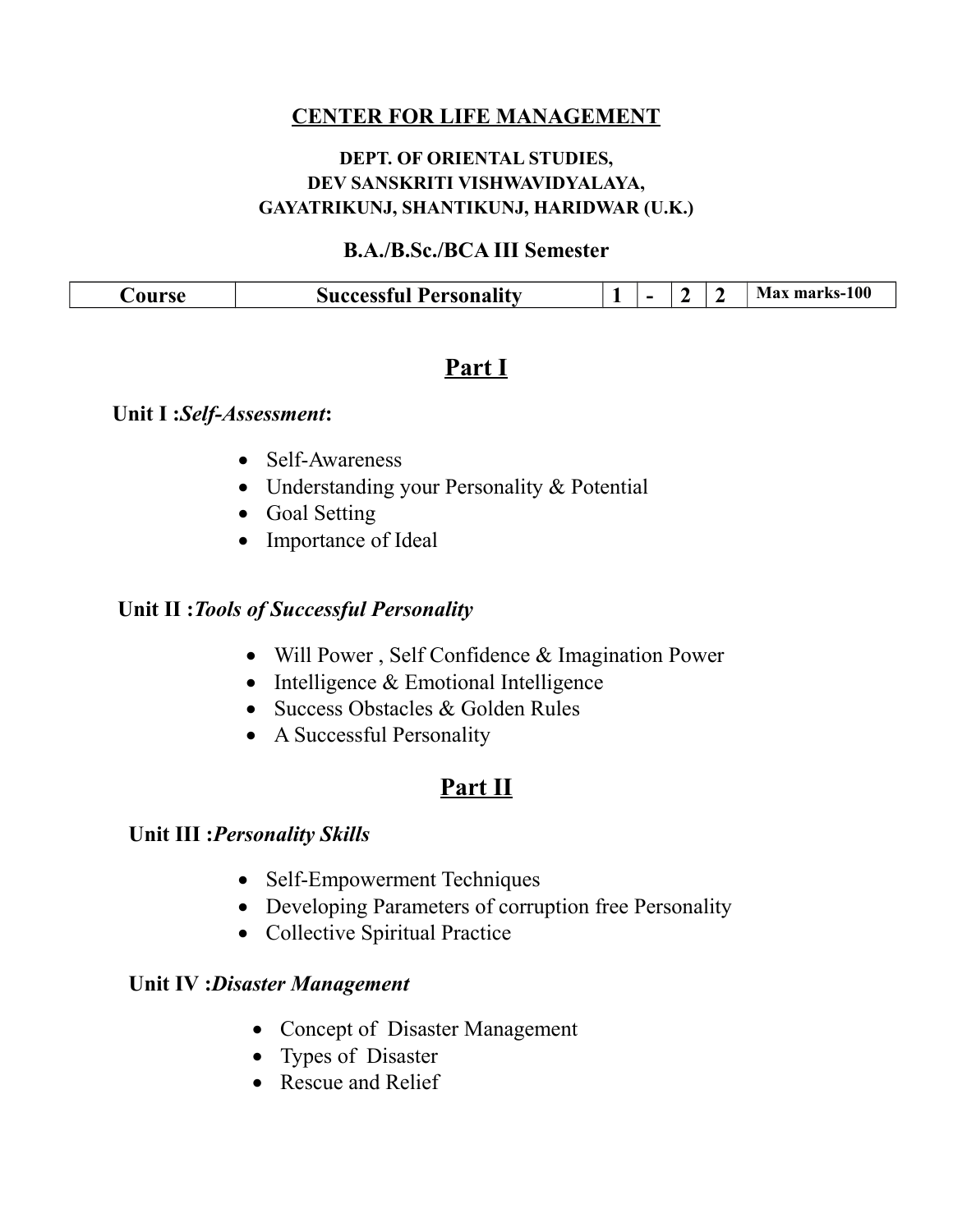## (Mission Concepts & Personality Refinement)

## Unit V:

- Swadhyay : Developing Study Circle
- Pragya Tales
- Yug Nirman Satsankalpa
- Thought Revolution Formulas
- Apne Ang Avyavon Se
- Shiksha and vidya

- अखण्ड ज्योति पत्रिक
- युग निर्माण योजना
- कान्तिधर्मी साहित्य — पंश्रीराम शर्मा आचार्य
- $\bullet$  एवेत कमल  $-$  रवीन्द
- रवीन्द्र  $\bullet$  लाल कमल
- $\bullet$  कौन रोएगा आपकी मृत्यु पर  $\qquad$  राबिन शर्मा
- फलोरेंस लिटार  $\bullet$  पर्सनैलिटी प्लस
- भगवद्गीता से सीखें सफलता के सूत्र
- भारत की महान साधिकाऐं –विश्वनाथ मुखर्जी
- आपके अवचेतन मन की शक्ति –डॉ. जोसेफ मर्फी
- $100$  सफलता के टिप्स
- सन्यासी जिसने अपनी सम्पत्ति बेच दी –राबिन शर्मा
- –ए पी जे अब्दुल कलाम • अदम्य साहस
- Success Through a Positive Mental Attitude -Dr.Napoleon Hill & William **Clement Stone**
- The Seven Spiritual Laws of Success • The Law of Success
- Napoleon Hill J krishnamurti • On living and dying  $\bar{\phantom{a}}$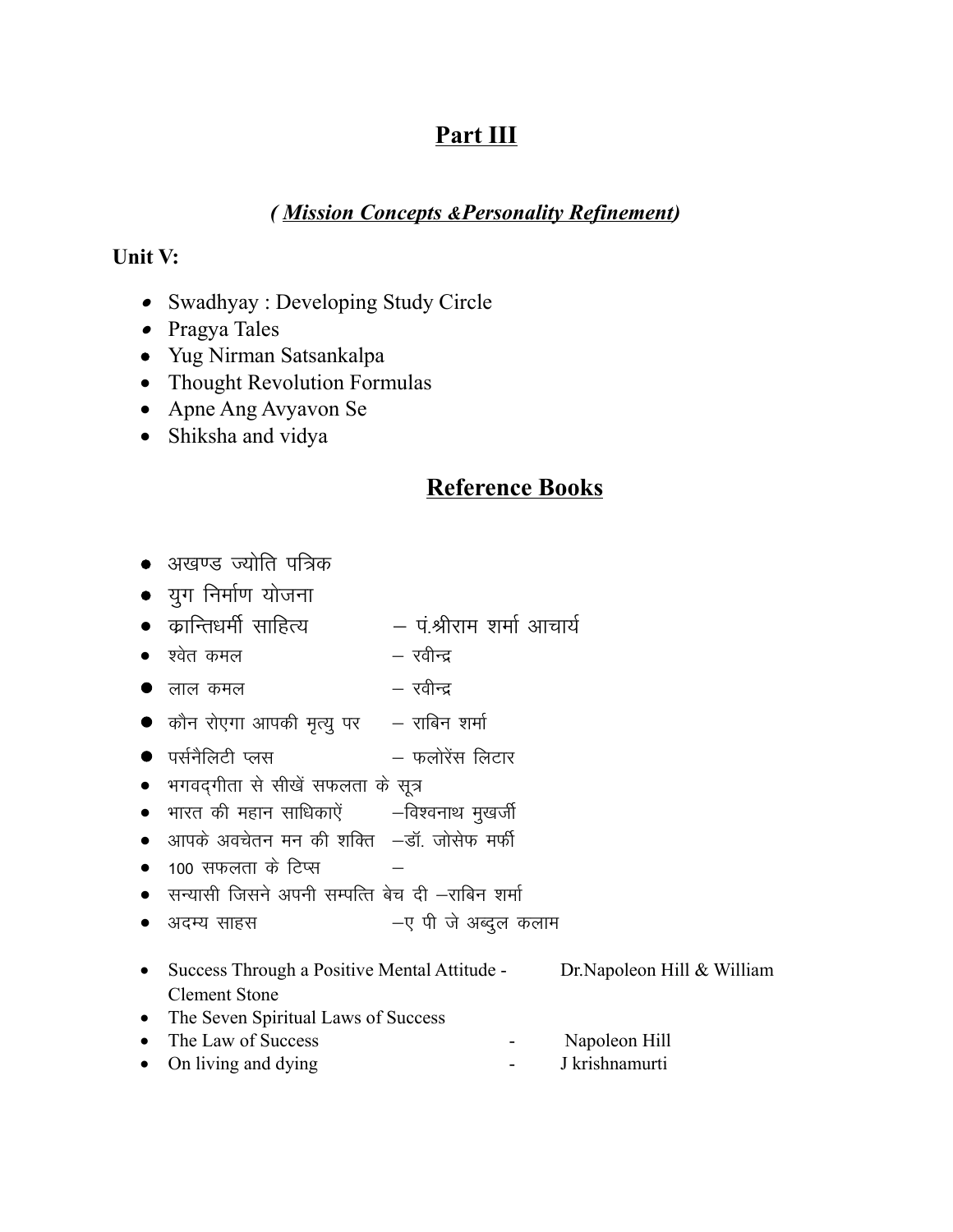### **DEPT. OF ORIENTAL STUDIES, DEV SANSKRITI VISHWAVIDYALAYA, GAYATRIKUNJ, SHANTIKUNJ, HARIDWAR (U.K.)**

#### **B.A./B.Sc./BCA IV Semester**

| $\mathbf{D}_{L}$<br>magement<br>stotionahin 50<br>я<br>K. | <u>_</u> | - | -<br>L<br>. . | $\overline{\phantom{0}}$ | 100 |
|-----------------------------------------------------------|----------|---|---------------|--------------------------|-----|
|                                                           |          |   |               |                          |     |

## **Part I**

### **Unit I :***Adjustment & Behavioral Skill*

- Adjustment (Importance Obstacles & Tools)
- Harmonious Relationship
- Behavioral Skill for Harmonious Relationship
- Positive mental attitude

### **Unit II :***Relationship Management & Emotional Competency*

- Relationship in the hours of crisis
- Negative Emotions  $&$  their effect  $&$  management
- Refinement of Emotions
- Emotional Intelligence & its development

# **Part II– (Applied Skills)**

## **Unit III :***Personality Skills*

- Group Discussion
- Interpersonal Skills
- Coping with Negative Emotions

#### **Unit IV :***Disaster Management*

- House & Village Disaster Management Plan
- Fire Fighting
- Structure of Disaster Management Team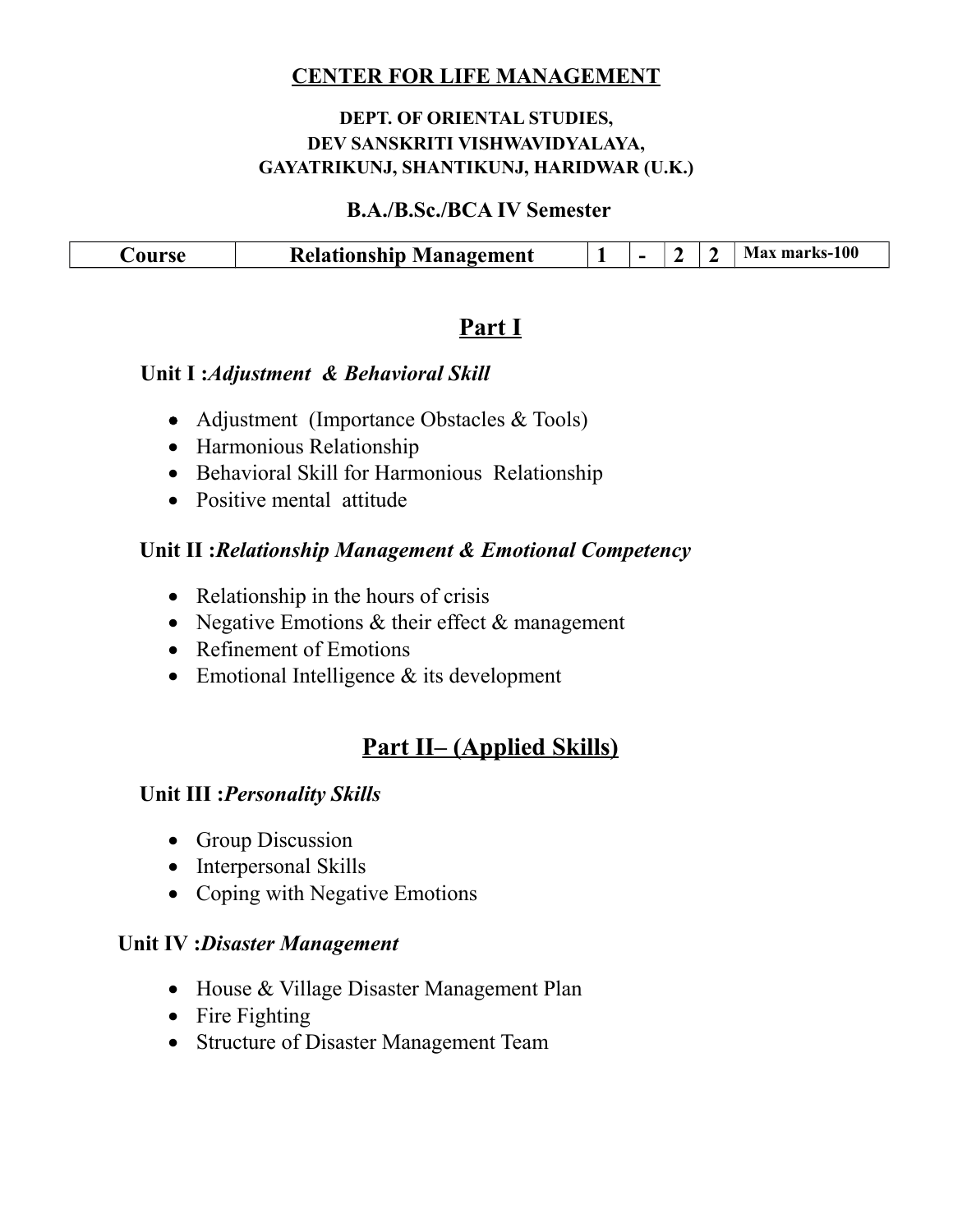## (Mission Concepts & Personality Refinement)

Unit V:

- Samaydan & Anshdan (Time & Money Donation)
- Concept Of Spirituality and its Applications
- Pragyayoga (Spiritual Context)
- Jyoti Avatarna Dhyan
- The Art of Creative Writing

- अखण्ड ज्योति पत्रिका
- युग निर्माण योजना
- कान्तिधर्मी साहित्य —पं.श्रीराम शर्मा आचार्य
- $\bullet$  मरणोत्तर जीवन और पुनर्जन्म  $\,$  श्री स्वामी शिवानन्द सरस्वती
- भाई परमानन्द • वीर वैरागी
- मैनेजमेंट गुरू श्री गणेश बी के चन्द्रशेखर
- महात्मा गांधी गीता माता —महात्मा गांधी
- मैनेजमेंट गुरू भगवान श्री कृष्ण -ओ पी झा,
- मैनेजमेंट एवं कॉरपोरेट गुरू चाणक्य-हिमांशु शेखर
- $\bullet$  स्वामी विवेकानन्द का मानवतावाद—स्वामी रंगनाथानन्द
- स्वामी शिवानन्द • मन रहस्य और निग्रह
- $\bullet$  ओह, जीवन रिलैक्स प्लीज $-$  स्वामी सुख बोधानन्द
- मिलकर कार्य करने के 17 कारगर नियम जॉन सी मैक्सबेल
- On Relationship J krishnamurti
- How To Stop Worrying and Start Living Dale Carnegie
- Don't Make a Problem of Anything J.Krishnamurti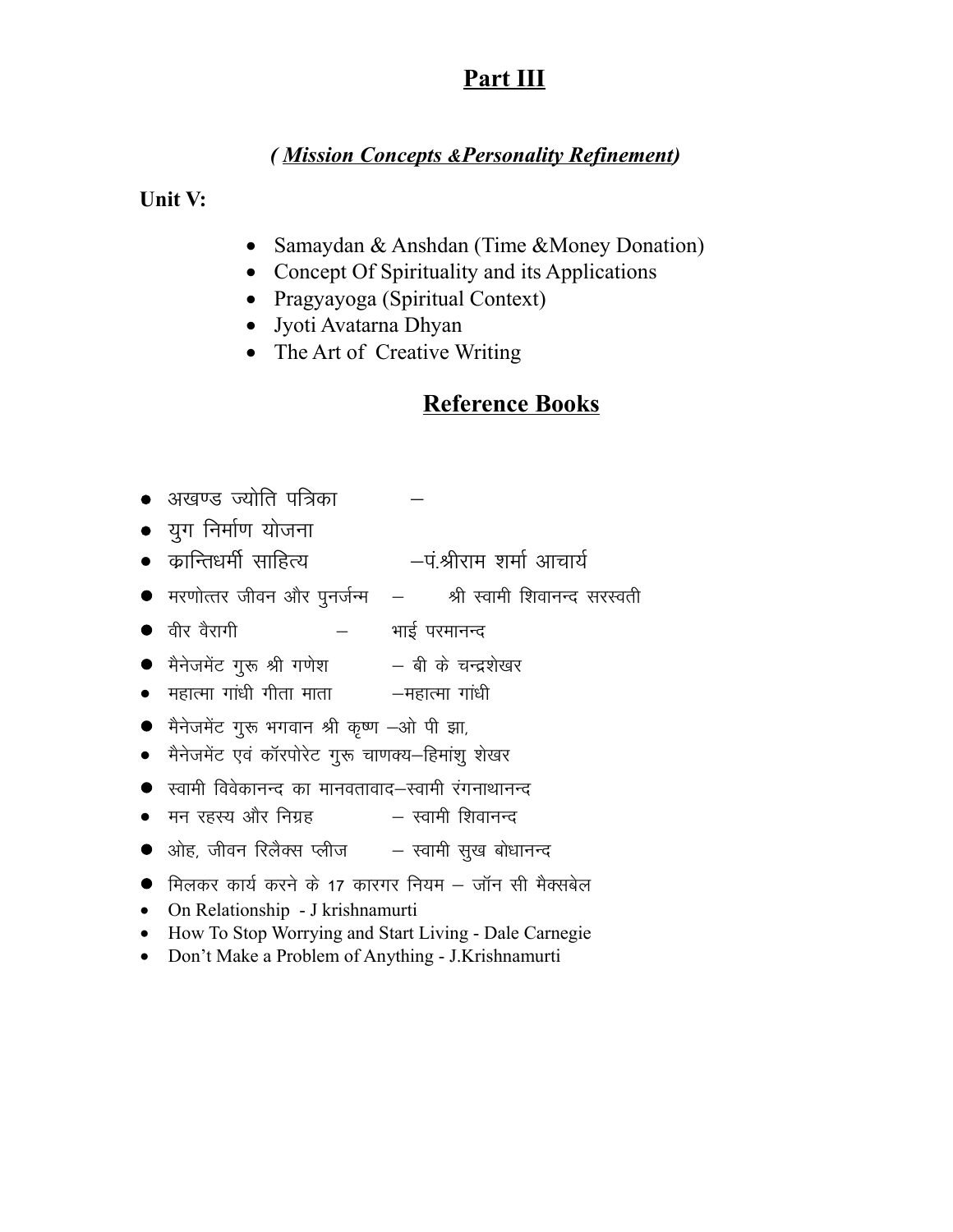### **DEPT. OF ORIENTAL STUDIES, DEV SANSKRITI VISHWAVIDYALAYA, GAYATRIKUNJ, SHANTIKUNJ, HARIDWAR (U.K.)**

#### **B.A./B.Sc./BCA V Semester**

| $\sim$<br>$\sim$ $  \sim$ $\sim$<br>-31 | <b>Skill</b><br>------------<br>.я | . . | - | . . | -<br>- | $ks-100$ |
|-----------------------------------------|------------------------------------|-----|---|-----|--------|----------|
|                                         |                                    |     |   |     |        |          |

## **Part I**

## **Unit I :***Basics of Communication*

- Importance of Communication & Communication Skill
- Communication function-Speaking, Visualizing, listening, Auditing.
- Different Communication Skills-Presentation Skill, Written Communication Skill, Meeting Communication Skill, Telephone Communication Skill.
- Types of Communication (Formal & Informal Communication Verbal & Non Verbal Communication)

## **Unit II :***Effective Communication*

- Preparation for effective Communication
- Characteristics & Techniques of effective Communication
- Creative & Spiritual Communication

# **Part II– (Applied Skills)**

## **Unit III :***Holistic Health*

- Management of Yoga Camps
- Yajna Therapy
- Health Conservation Techniques

## **Unit IV :***Practical Skills*

- Yog and Yoga Therapy
- Pragyayoga asan
- Alternative Therapies Acupressure  $\&$  Pranic Healing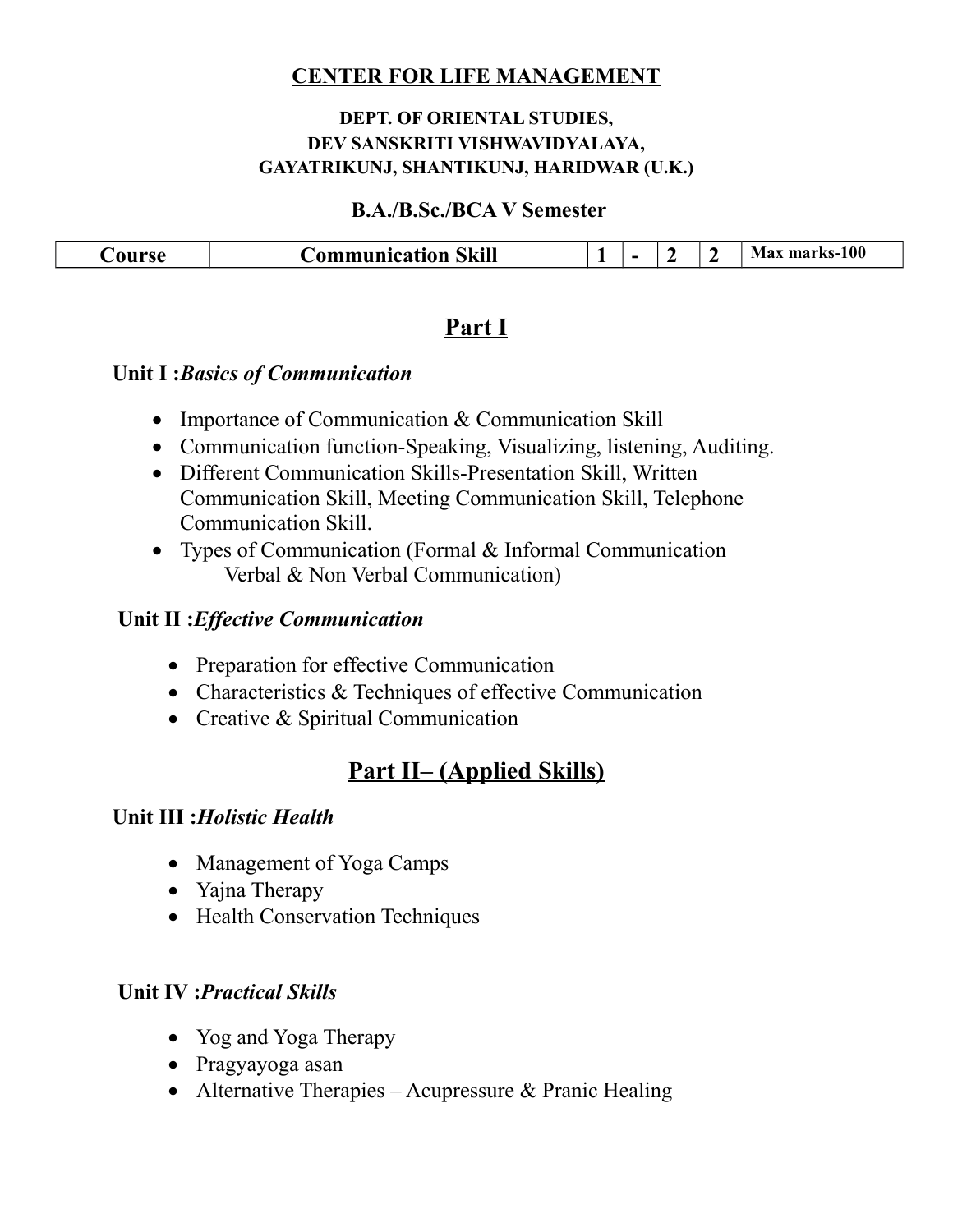## (Mission Concepts & Personality Refinement)

Unit V:

- · Sambhashana (Presentation Skills:AWGP, Guruji, Mataji DSVVV, Sanskara, Personality Refinement, Life Management  $etc.$ )
- Swavlamban
- Anti-Corruption through Thought Transformation (Samajhdari, Imandari, Jimmedari, Bahaduri)
- *Dafli* and *Pragya* Songs
- Introduction of Shodash Sanskara
- Karmkanda (Hawan, Deepyagya, Janmdin)

- अखण्ड ज्योति पत्रिका
- युग निर्माण योजना
- कान्तिधर्मी साहित्य– पं.श्रीराम शर्मा आचार्य
- कर्मकाण्डभास्कर
- गीतसंजीवनी
- युगसंगीत
- लोकसेवियों के लिये दिशाबोध ब्रह्मवर्चस
- युगनिर्माण योजना, दर्शनस्वरूप व कार्यकम
- आध्यात्मिकचिकित्सा–डॉ. प्रणव पण्डया
- $\bullet$  नव निर्माण की रूप रेखा भारत 2020– डॉ ए पी जे अब्दुल कलाम
- लोक व्यवहार –डेल कारनेगी
- आप भी लीडर बन सकते हैं— डेल कारनेगी
- मैनेजमेंट गुरू भगवान श्री राम डॉ. सनील जोगी
- बॉडी लैंग्वेज-एरिक वाटसन
- बॉडी लैंग्वेज –एलन पीज
- ऐसी वाणी बोलिए पॉल डबलू स्वेट्स
- मेरे सपनों का भारत -ए पी जे अब्दुल कलाम
- लीडर के 21 अनिवार्य गुण जॉन सी मैक्सबेल
- आप और आपका व्यवहार सूर्या सिन्हा
- $\bullet$  संवाद का जादू टेरी फेल्पर
- Megaliving Robin Sharma
- 6 Habites of Highly Effective Bosses -Stephen E.Kohn and Vincent D.O'Connell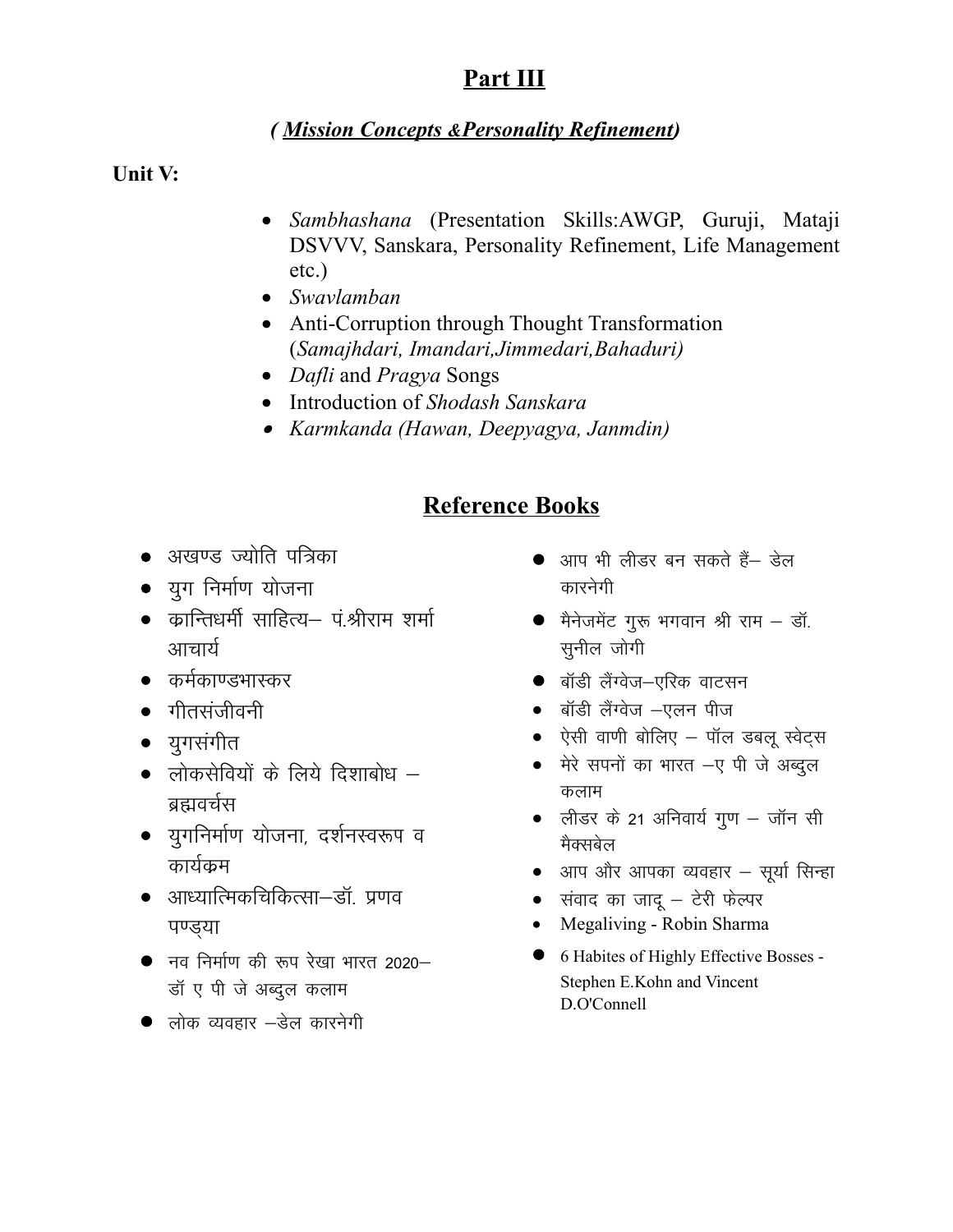### **DEPT. OF ORIENTAL STUDIES, DEV SANSKRITI VISHWAVIDYALAYA, GAYATRIKUNJ, SHANTIKUNJ, HARIDWAR (U.K.)**

#### **B.A./B.Sc./BCA VI Semester**

| $\sim$<br>AII FCA<br>5X | $\sim$ $\sim$<br>~·<br><b>Ruil</b><br>Ading<br>'hara <i>r</i> ter | A<br>- | -- | - | - | 100<br><b>Max</b><br>moure<br>. KS= 1<br>-ша- |
|-------------------------|-------------------------------------------------------------------|--------|----|---|---|-----------------------------------------------|
|                         |                                                                   |        |    |   |   |                                               |

## **Part I**

## **Unit I :***Basics of Character Building*

- Meaning & Importance of Character Building
- Dimensions & Process of Character Building
- Simple Living & High Thinking
- Hard Work & Devotion to Duty

## **Unit II :***Character Building*

- Sense control *(Indriya Saiyam, Swadhyaya* and *Satsang*)
- $\bullet$  Humble behavior & Co-operativeness
- Goodwill , Tolerance & Positive Mentle Attitude
- Spirituality  $&$  Character Building

# **Part II –(Applied Skills)**

Workshop in campus and local areas.